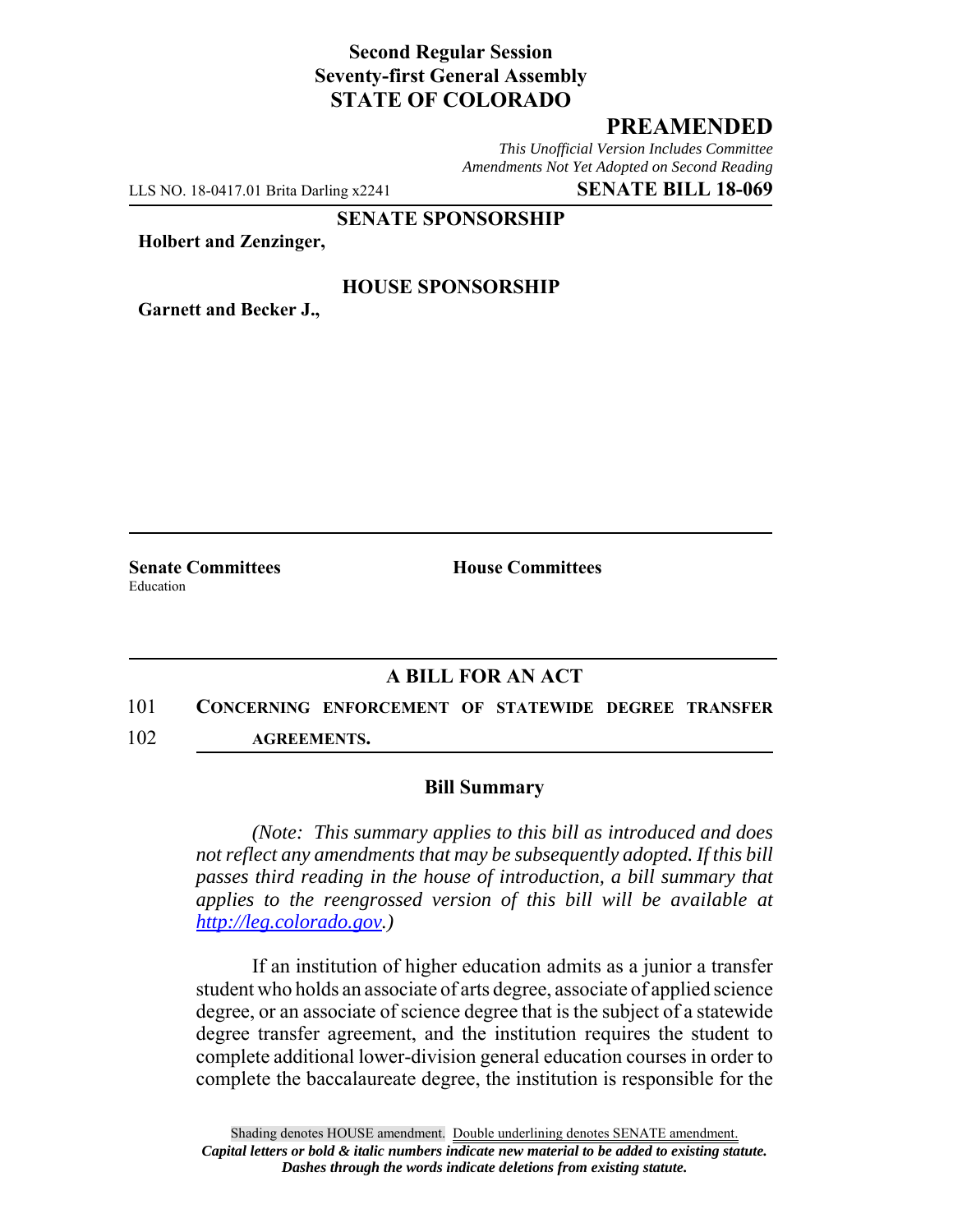total cost of tuition for any required credit hours above 120 credit hours.

*Be it enacted by the General Assembly of the State of Colorado:*

 **SECTION 1.** In Colorado Revised Statutes, 23-1-108, **amend** (7)(b)(II) as follows:

 **23-1-108. Duties and powers of the commission with regard to systemwide planning - reporting - definitions.** (7) (b) (II) A state institution of higher education that admits as a junior a student who holds an associate of arts degree, associate of applied science degree, or associate of science degree that is the subject of a statewide degree transfer agreement may not require the student to complete any additional credit hours of lower-division general education courses. except that the institution may require the student to complete additional lower-division general education courses if necessary for preparation in the degree program in which the student enrolls so long as the additional courses are consistent with published degree program requirements for native students and do not extend the time to degree completion beyond that 16 required for native students in the same degree program. CREDIT HOURS IN LOWER DIVISION COURSES TO FILL GENERAL EDUCATION REQUIREMENTS.LOWER-DIVISION COURSES THAT ARE PART OF THE MAJOR, 19 BUT ARE NOT PART OF THE STATEWIDE DEGREE TRANSFER AGREEMENT, MAY BE REQUIRED AS LONG AS THEY ARE WITHIN THE SIXTY CREDIT HOURS 21 REQUIRED TO COMPLETE THE DEGREE AND DO NOT EXTEND THE TIME TO DEGREE COMPLETION BEYOND THAT REQUIRED FOR NATIVE STUDENTS IN THE SAME DEGREE PROGRAM. A STATE INSTITUTION OF HIGHER EDUCATION THAT REQUIRES A STUDENT WHO TRANSFERS UNDER A STATEWIDE DEGREE TRANSFER AGREEMENT TO TAKE ADDITIONAL CREDIT